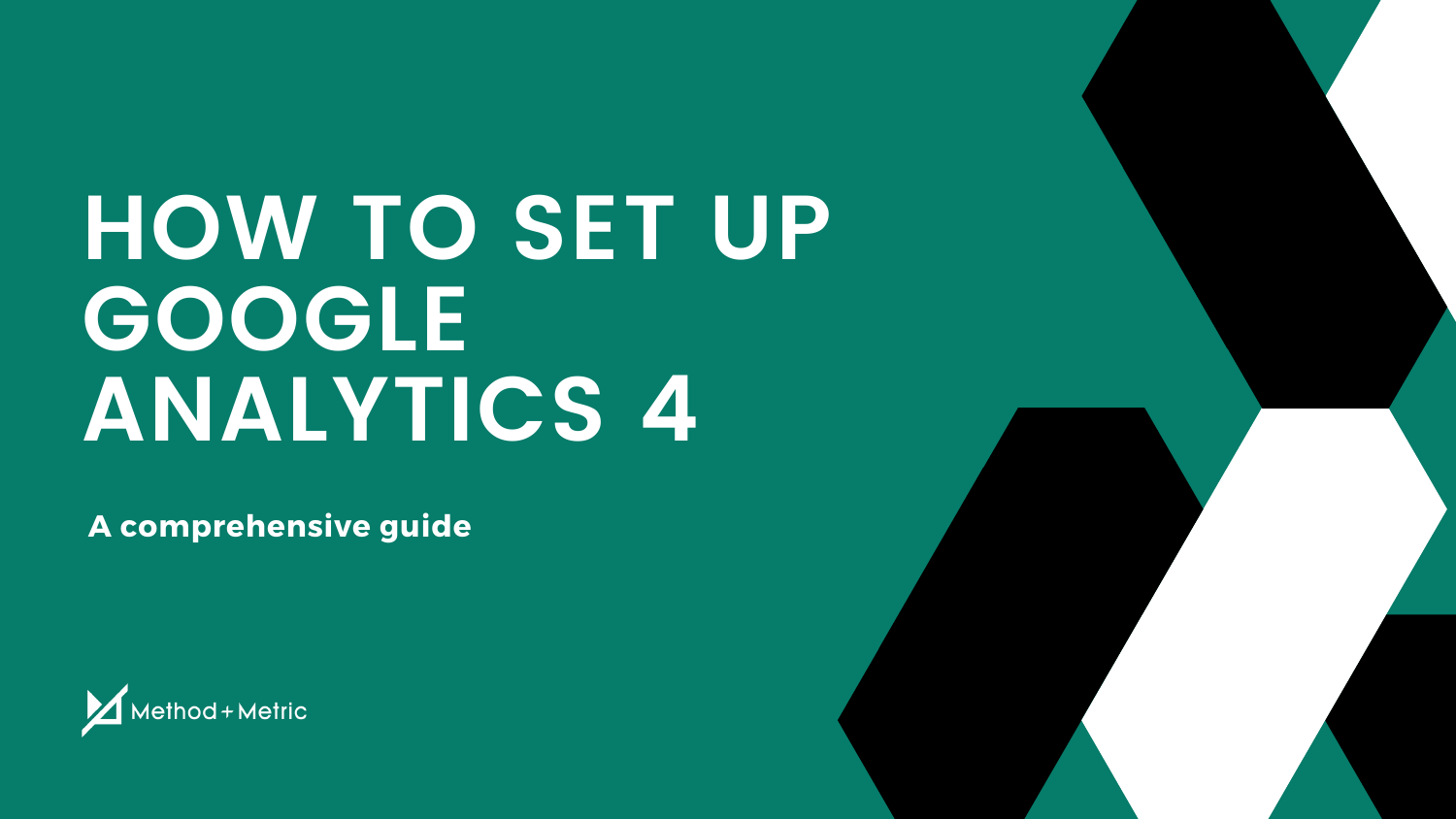## **What is GA4?**

GA4 is built off the backbone of the App + Web platform (aka Firebase). GA4 takes a different approach to data collection and reporting than what you are used to seeing in Universal Analytics (UA).

Google is pushing marketers to re-think how they interpret user data by changing to an 'event' based model. Data is  $\overline{\phantom{a}}$ ' collected and presented differently in GA4, as it focuses more on the events and interactions from the user s ' journey.



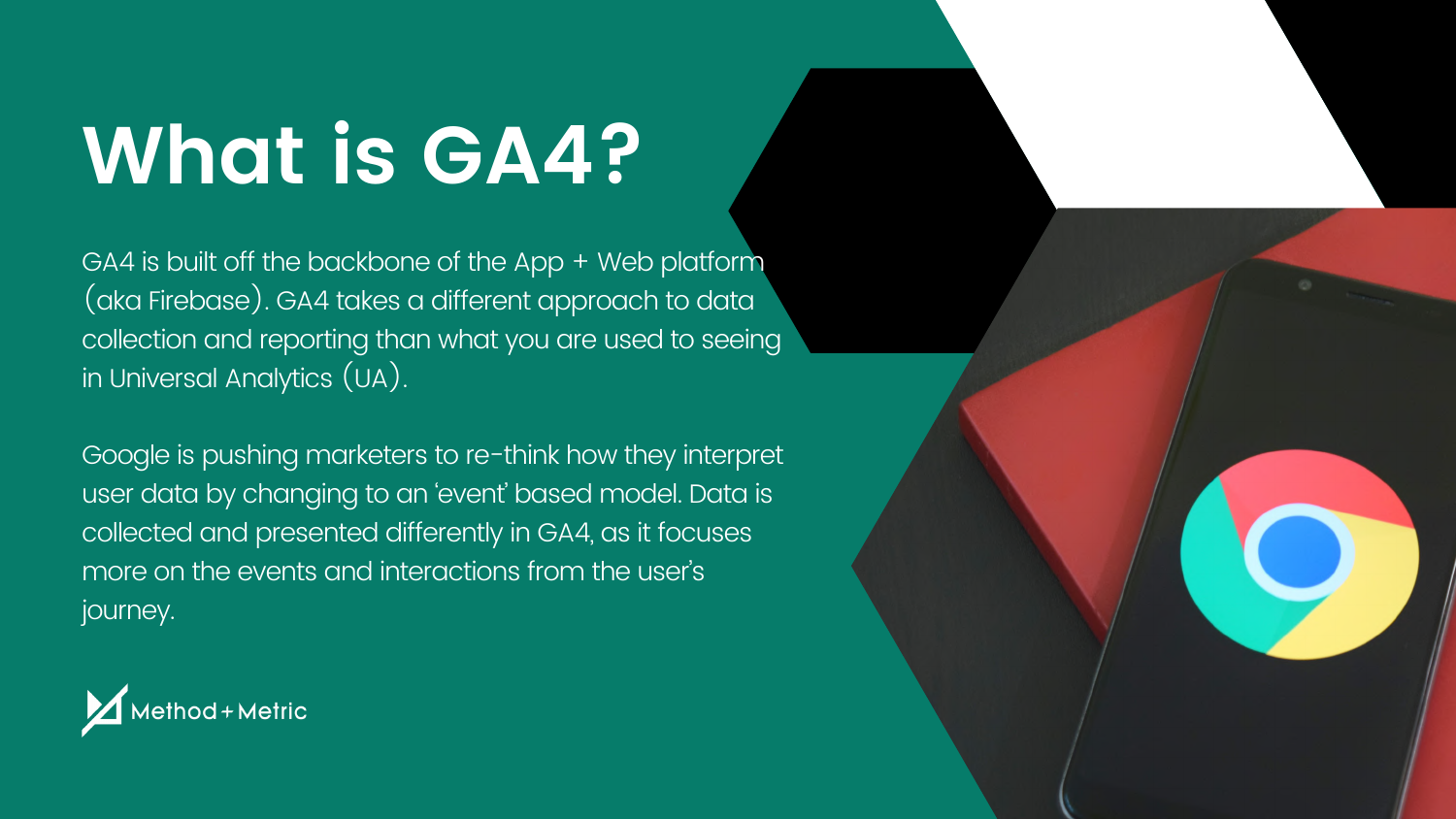

It is also important to note that this will become the new default Google Analytics moving forward as new Google Analytics setups normally\* require you to set up GA4 and not UA. Luckily, we can run GA4 parallel with a current UA setup so we can show you how to set this up.

\*New UA Property setups are still available. Look for the 'Show Advanced Options' link after clicking 'Create' Property.' You will have the option to create both GA4 and UA or create UA only.

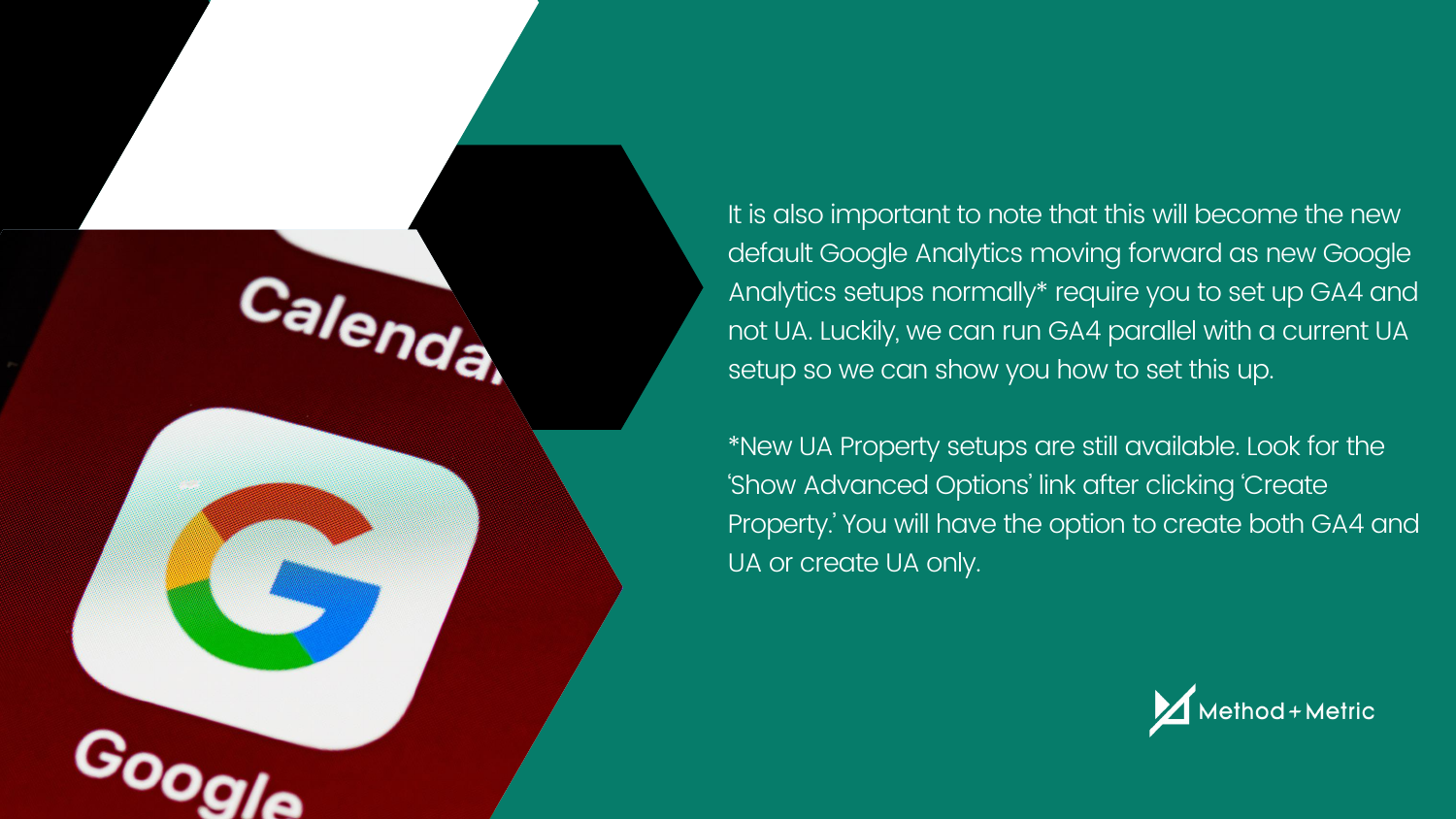It' s time to set up GA4 on your Google Analytics account.

## How to set up GA4

Let' s get started by navigating to your Admin Settings within your Google Analytics Account. Under Property Settings, look for the 'Upgrade to GA4' link. If the upgrade option isn 't available to you, you can click on 'Create Property ' to create a new GA4 Property and skip ahead to step 4 after following the Create Property setup.

| Property | <b>Create Property</b>        |  |
|----------|-------------------------------|--|
| Υ        | Upgrade to GA4                |  |
|          | <b>Property Settings</b>      |  |
| 0.06     | Property User Management      |  |
| くゝ       | Tracking Info                 |  |
| O        | Property Change History       |  |
| Dd       | <b>Data Deletion Requests</b> |  |
|          |                               |  |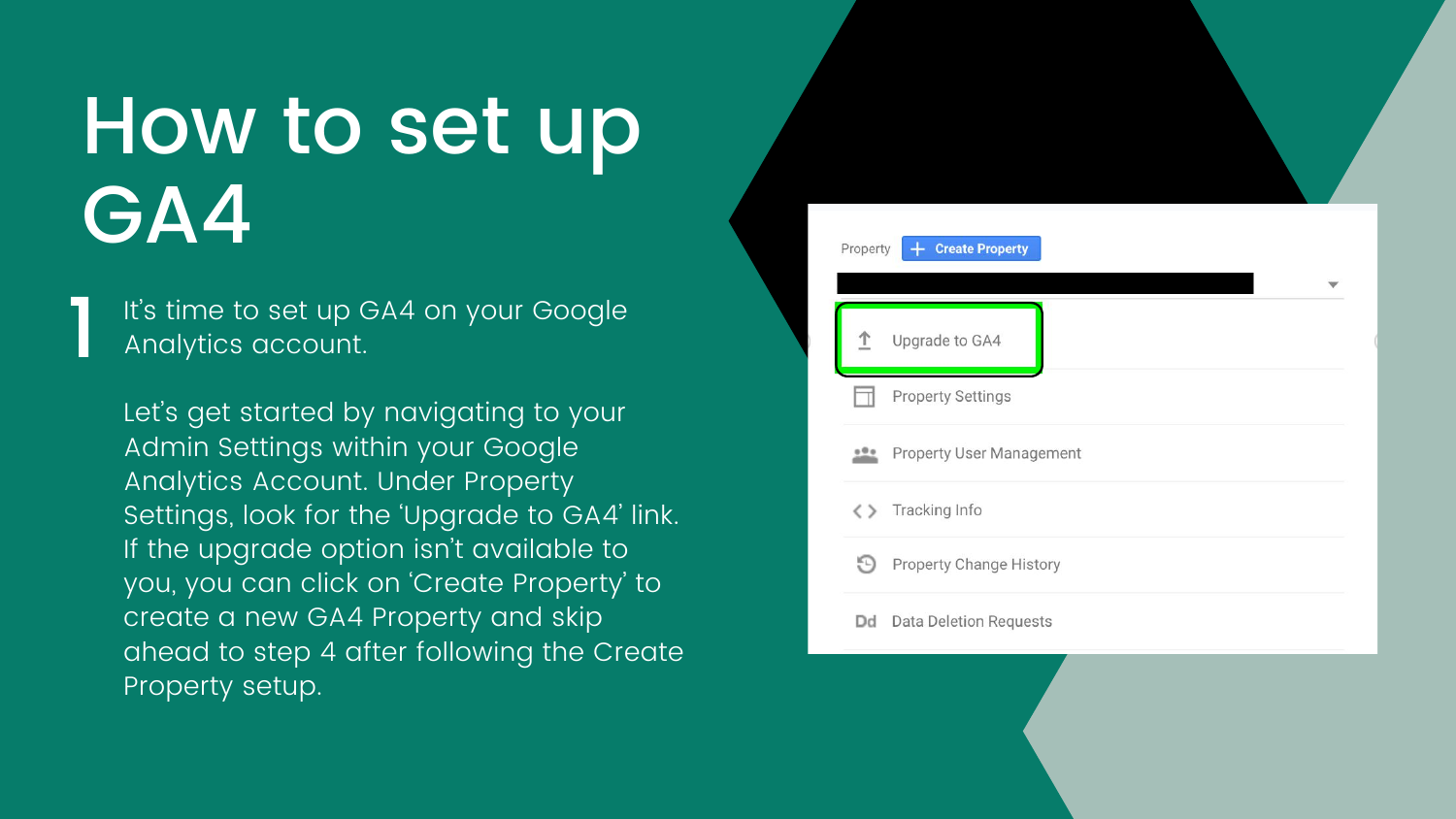Upgrade to Google Analytics 4 Not Connected

## Get started with Google Analytics 4 properties. Learn More

- Set up a Google Analytics 4 property based on this Universal Analytics property's settings by connecting them.
- This Universal Analytics property remains unchanged and continues to collect data.
- You'll set up data collection for your new Google Analytics 4 property. More tools to copy your Univeral Analytics configurations to your connected Google Analytics 4 property will become available over time



## I need to create a new Google Analytics 4 property

We'll connect the property to a new Google Analytics 4 property and use your existing tagging and settings, so you don't have to start from scratch.





## I want to connect to an existing Google Analytics 4 property

You'll be responsible for tagging your site. By connecting now, you'll be able to take advantage of future upgrade tools to assist with other configurations. Firebase users, use this option to connect to your existing Google Analytics 4 property.

Select an existing Google Analytics 4 property  $\ast$ 

Connect Properties

Click 'Get Started' to begin the setup process with Google Analytics setup '

Then you 'll have several options depending on your current GA setup. If you are using the Google Site Tag to implement UA, the wizard will be able to enable data collection with your existing tags.

wizard. 2

> If you are not using the Global Site Tag, the following steps will outline how to enable data collection using Google Tag Manager (GTM).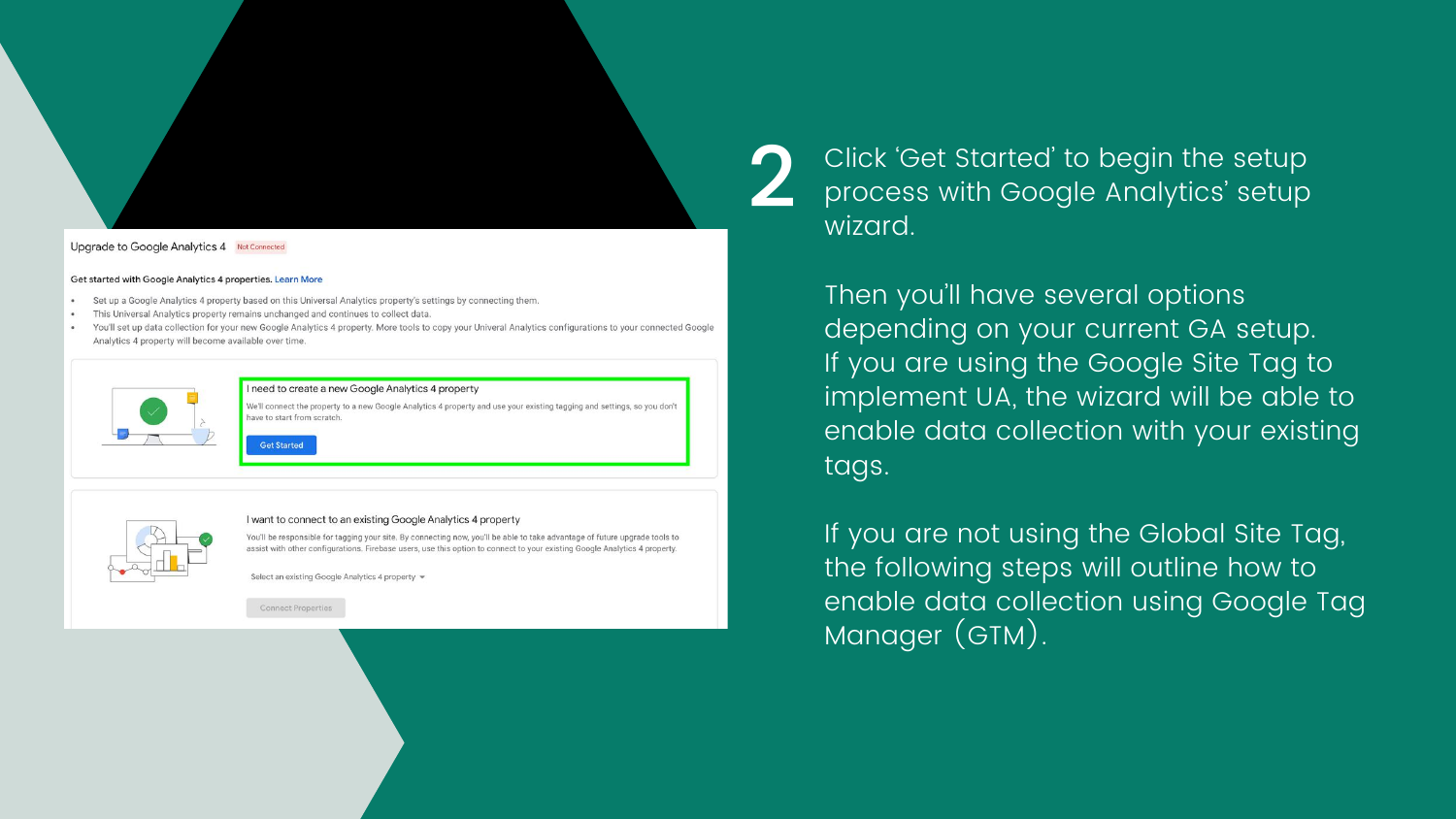In order to start the data collection, we'll need to generate a Measurement ID for our new GA4 Property. The Measurement ID is similar to the UA ID. Enter the 'Tag installation' menu by clicking the right arrow shown below.

## **Setup Assistant**

Get the most out of your new property by reviewing the following settings and features. By configuring these now, you'll have more complete data for your future analyses.

## Learn more about Google Analytics 4 properties

## Collection

÷ **Tag installation** Add the global site tag to your web pages or the Firebase SDK to your app so you can collect event data in your new property. Learn more **Custom event measurement** Measure custom events that are important to your business. Learn more User ID If your business generates user IDs, use them for cross-platform, cross-device reporting in Analytics. Learn more **Enhanced measurement**  $\rightarrow$ Automatically measure deep website user behavior and content success. Learn more

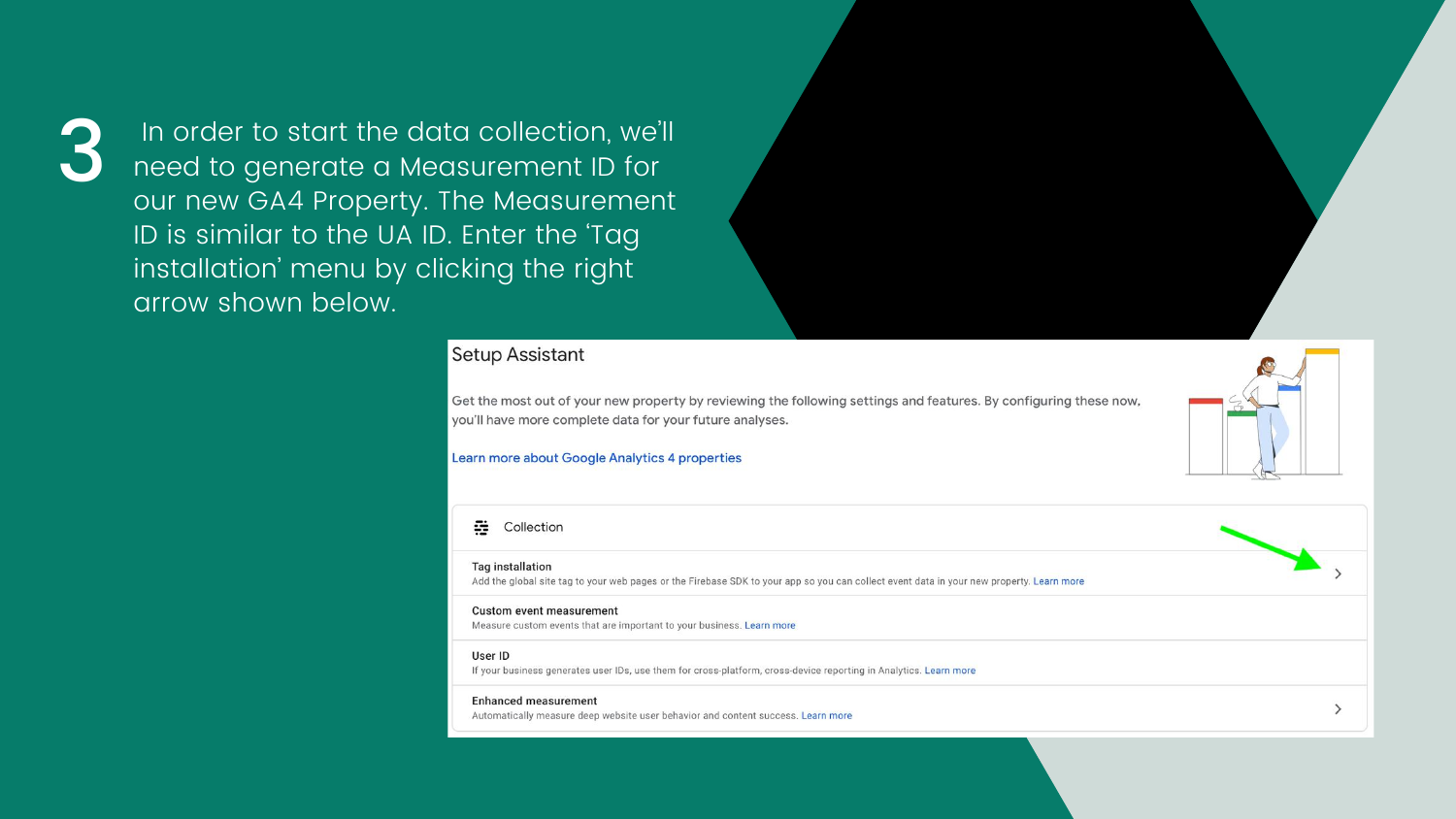In this example, we're tracking a websiteso we 'll select Web.

|                                                   | GA4<br>prede<br>Strear                  |
|---------------------------------------------------|-----------------------------------------|
|                                                   | 4                                       |
|                                                   |                                         |
|                                                   | The D                                   |
|                                                   |                                         |
|                                                   |                                         |
| Data Streams                                      |                                         |
| iOS<br>Web<br>Android<br>All                      | Pagey<br>event<br>Outbo<br>Add stream • |
| $\bigoplus$<br>No data received in past 48 hours. | Down<br>iOS app<br>f(05)                |
|                                                   | <b>Strear</b><br>Android app<br>O       |

GA4 doesn 't have Views like its predecessor. Instead, it has Data reams.

Ie Data Stream expands beyond the ageview Request as it measures certain ents automatically such as Scrolls, utbound Link Clicks, Site Search, File ownloads and more. Expand the Add ream dropdown and select the app to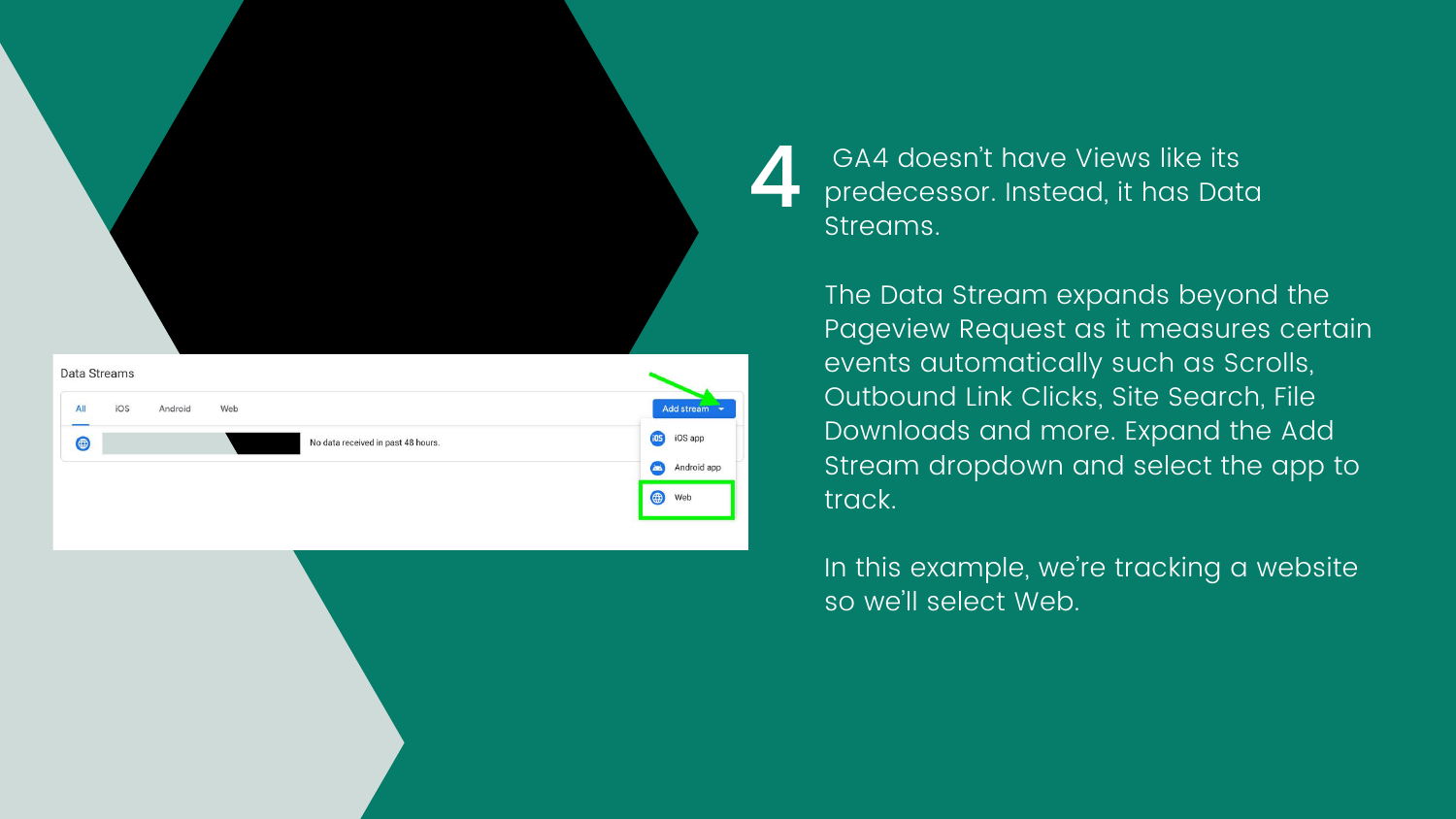Configure your Data Stream by entering your Website URL and Stream name. Click 'Create Stream' when finished. ' **S** Contigure your Data Stream b<br>your Website URL and Stream<br>Create Stream' when finished.

| <b>Website URL</b> |            |                                                                                                                                               |
|--------------------|------------|-----------------------------------------------------------------------------------------------------------------------------------------------|
| https://           |            | wtmdigital.com                                                                                                                                |
|                    |            | <b>Enhanced measurement</b>                                                                                                                   |
|                    |            | Automatically measure interactions and content on your sites in addition to standard page view                                                |
|                    |            | Data from on-page elements such as links and embedded videos may be collected with relevant<br>information will be sent to Google. Learn more |
|                    | Measuring: | <b>Outbound clicks</b><br>Page views<br><b>Scrolls</b><br>$+3$ more                                                                           |

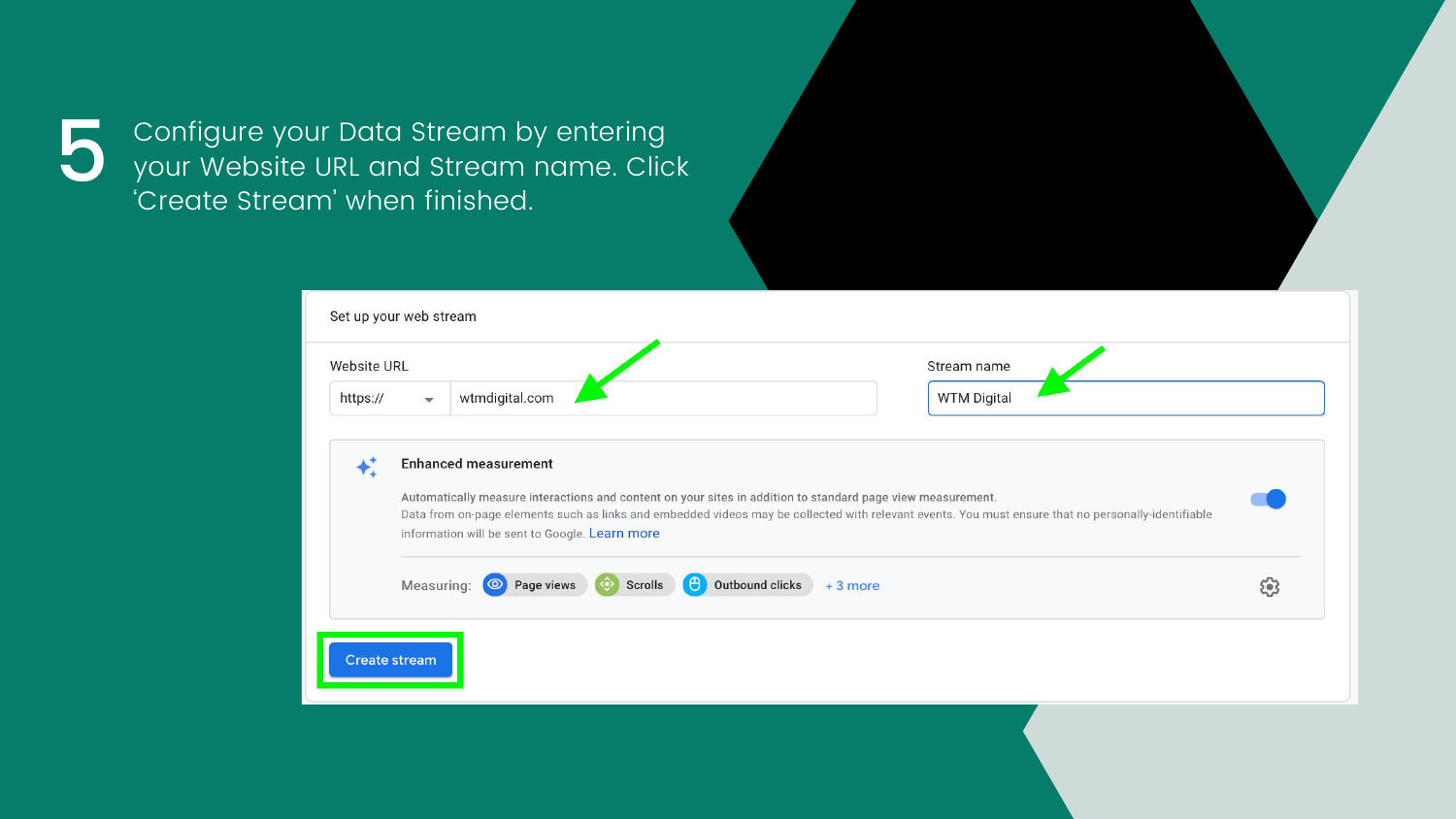Now we have our Measurement ID. Copy or make note of the Measurement ID as it

|                                       |                                                                                                                                                                                                                                                                                                                      | Now we have our Measurement ID<br>or make note of the Measurement<br>is required for setting up the GA4<br>Configuration Tag in Google Tag<br>Manager. |
|---------------------------------------|----------------------------------------------------------------------------------------------------------------------------------------------------------------------------------------------------------------------------------------------------------------------------------------------------------------------|--------------------------------------------------------------------------------------------------------------------------------------------------------|
| <b>STREAM URL</b><br><b>STREAM ID</b> | <b>STREAM NAME</b><br><b>STATUS</b><br>No data received in past 48 hours. Learn more                                                                                                                                                                                                                                 | <b>MEASUREMENT ID</b><br>G-DL73                                                                                                                        |
| <b>Enhanced measurement</b>           | Automatically measure interactions and content on your sites in addition to standard page view measurement.<br>Data from on-page elements such as links and embedded videos may be collected with relevant events. You must ensure that no personally-identifiable information<br>will be sent to Google. Learn more |                                                                                                                                                        |
| Measuring:<br>$\circ$                 | Outbound clicks + 3 more<br><b>CON</b><br>Scrolls<br>Page views<br>$\langle \bullet \rangle$                                                                                                                                                                                                                         |                                                                                                                                                        |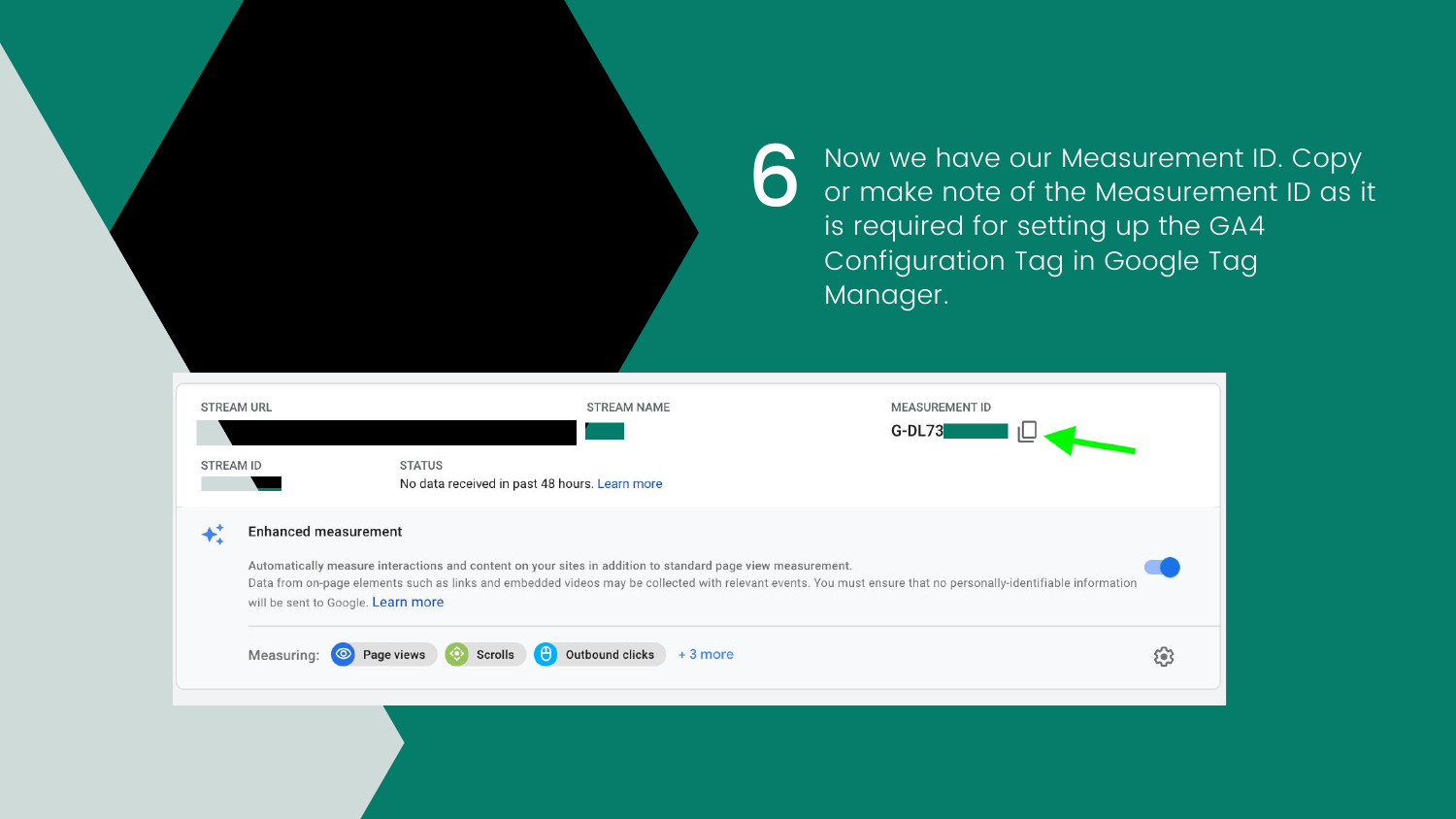Navigate to your Google Tag Manager Dashboard, create a New Tag, Select 'Tag Configuration, and choose 'Google ' Analytics: GA4 Configuration as the Tag ' Type.



| <b>Template Gallery</b> |             |
|-------------------------|-------------|
|                         |             |
|                         | <b>BETA</b> |
|                         | <b>BETA</b> |
|                         |             |
|                         |             |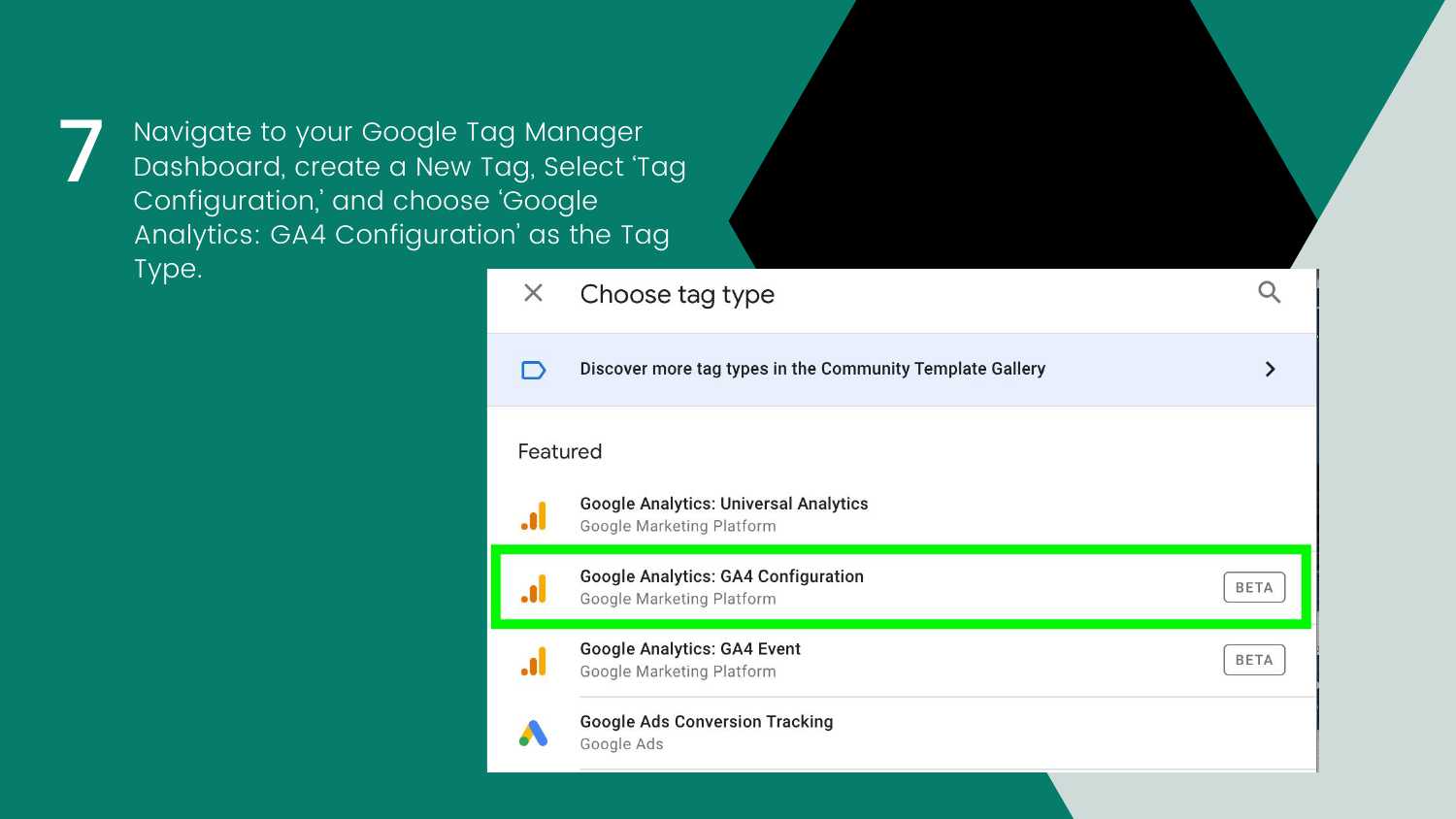Click on the Variable icon

Create a new Variable

Click the Variable Configuration to populate the Variable Type list

Select the 'Constant' Variable under Utilities

Enter your GA4 Measurement ID into the Value field and hit Save

Next, we 're going to add the Measurement ID. I recommend creating a Constant Variable for the Measurement ID instead of entering it manually.

This will allow you to reference the Measurement ID for other Tags and prevent inconsistencies in the future.

Complete the following steps to create a Constant Variable.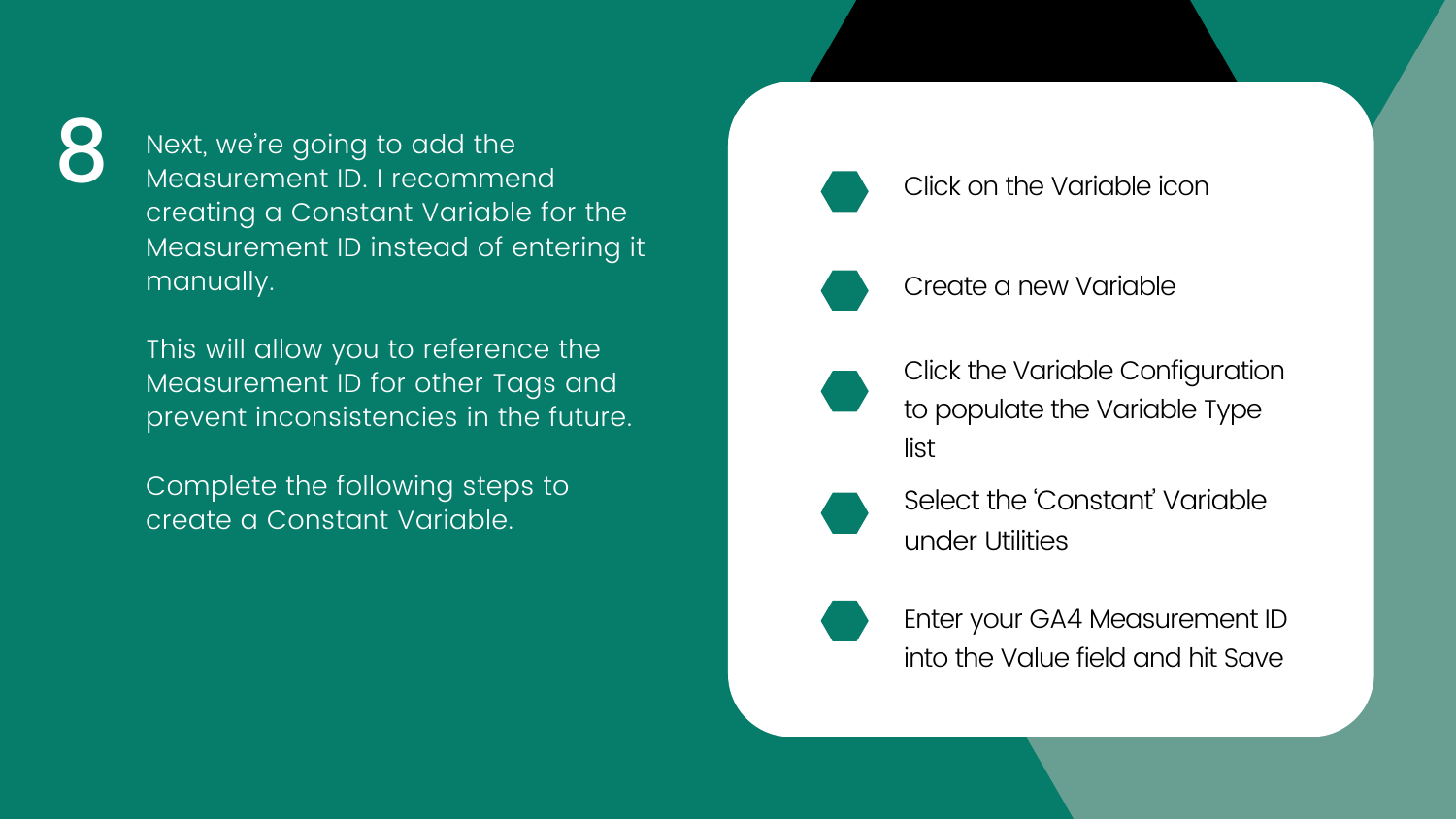Now that the Tag is set, configure your Trigger to fire on All Pages and hit Save to complete the GA4 Configuration.

You can test your GA4 Tag with Tag Manager s Preview Mode or you can ' publish your container to push the new Tag live. Remember to publish your container after testing or your GA4

Property won 't receive data. Once the tag is live, you can view live hits by visiting the GA4 Realtime report. You can also view the published Tag in Google Tag Assistant.

Now that you 've set up GA4, you can start using it to track users and their actions more effectively.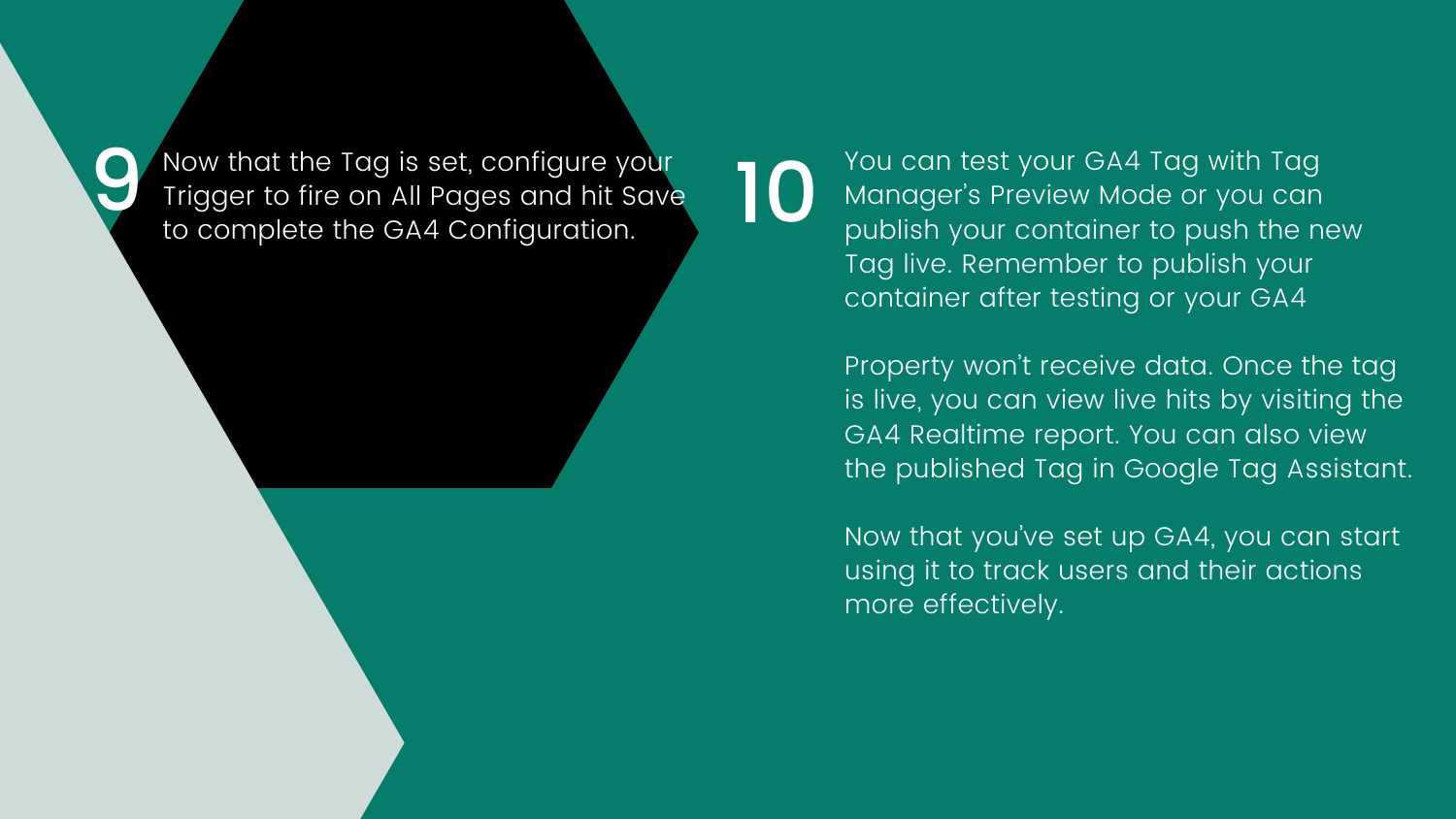## **Data Retention**

Like UA, there is a Data Retention setting within GA4 that lets you choose how long GA retains user and event data before automatically deleting it. I recommend bumping it up to 14 months, the maximum amount allowed. It can be found under Property < Data Settings < Data Retention.



You can change the retention period for data you send that is associated with cookies, user identifiers, or advertising identifiers. These controls don't affect most standard reporting, which is based on aggregated data. Changes to these settings take effect after 24 hours. Learn more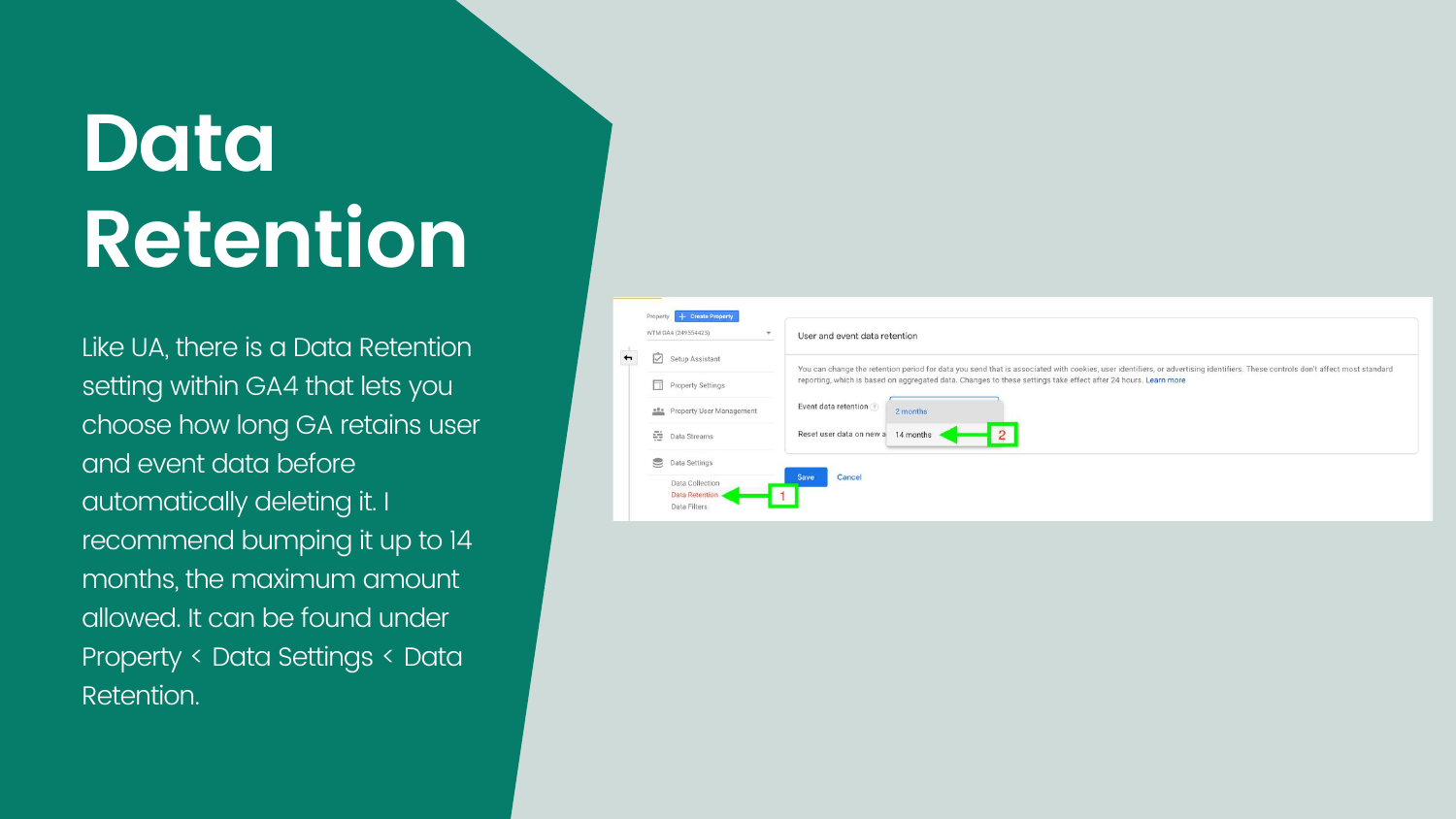## **Define Internal Traffic**

In Data Settings, you will see another setting that should be familiar called Data Filters. Similar to the View > Filters setting in UA, GA4 gives you the ability to filter event data in your property. Let' s walk through excluding internal traffic by excluding our internal IP address.

'Create.' 4. Hit Save.

l.Navigate to Data Streams, select your stream and click 'Tagging Settings' stream and click 'Tagging Settings'<br>2.Select <mark>'Define internal traffi</mark>c' and click

3. In 'Configuration,' enter a descriptive ' Rule name and enter the IP address to be excluded.

By default, GA4 will automatically create a Data Filter to exclude internal traffic. However, it is up to us to configure the internal traffic to be excluded. Before we dive into the settings within the Data filter, let's define the internal traffic.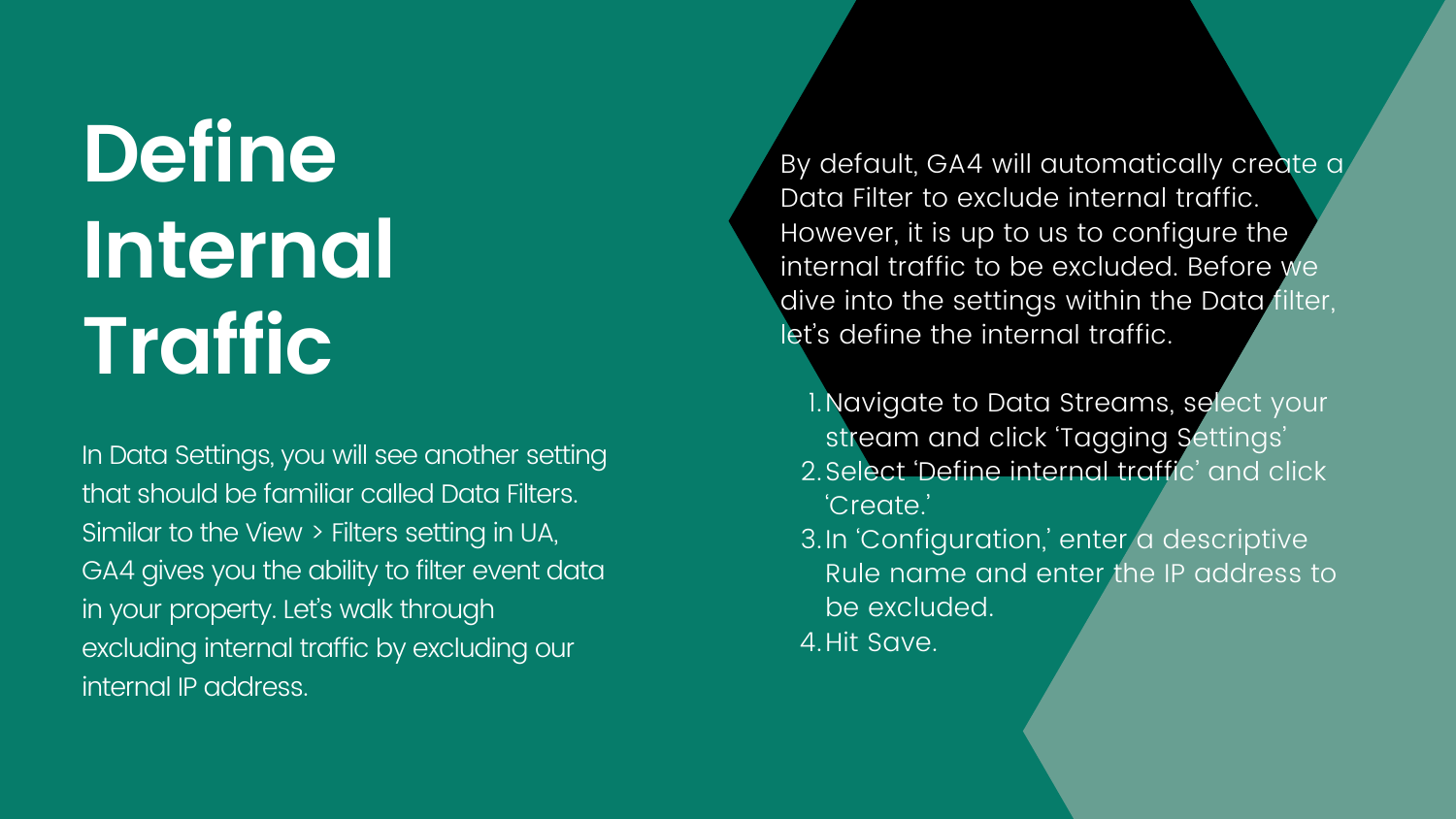| Configuration        |            |                                  |
|----------------------|------------|----------------------------------|
| Rule name 2          |            |                                  |
| <b>WT Office</b>     | 咀          |                                  |
| traffic_type value ② |            |                                  |
| internal             |            |                                  |
| IP addresses 2       |            |                                  |
| Match type           | IP address |                                  |
| IP address equals    | ▼          | Example: 192.168.1.20 or 192.0.2 |
| <b>Add condition</b> |            |                                  |
|                      |            |                                  |

## What's my IP address?

 $2.0/24$ 

 $\ominus$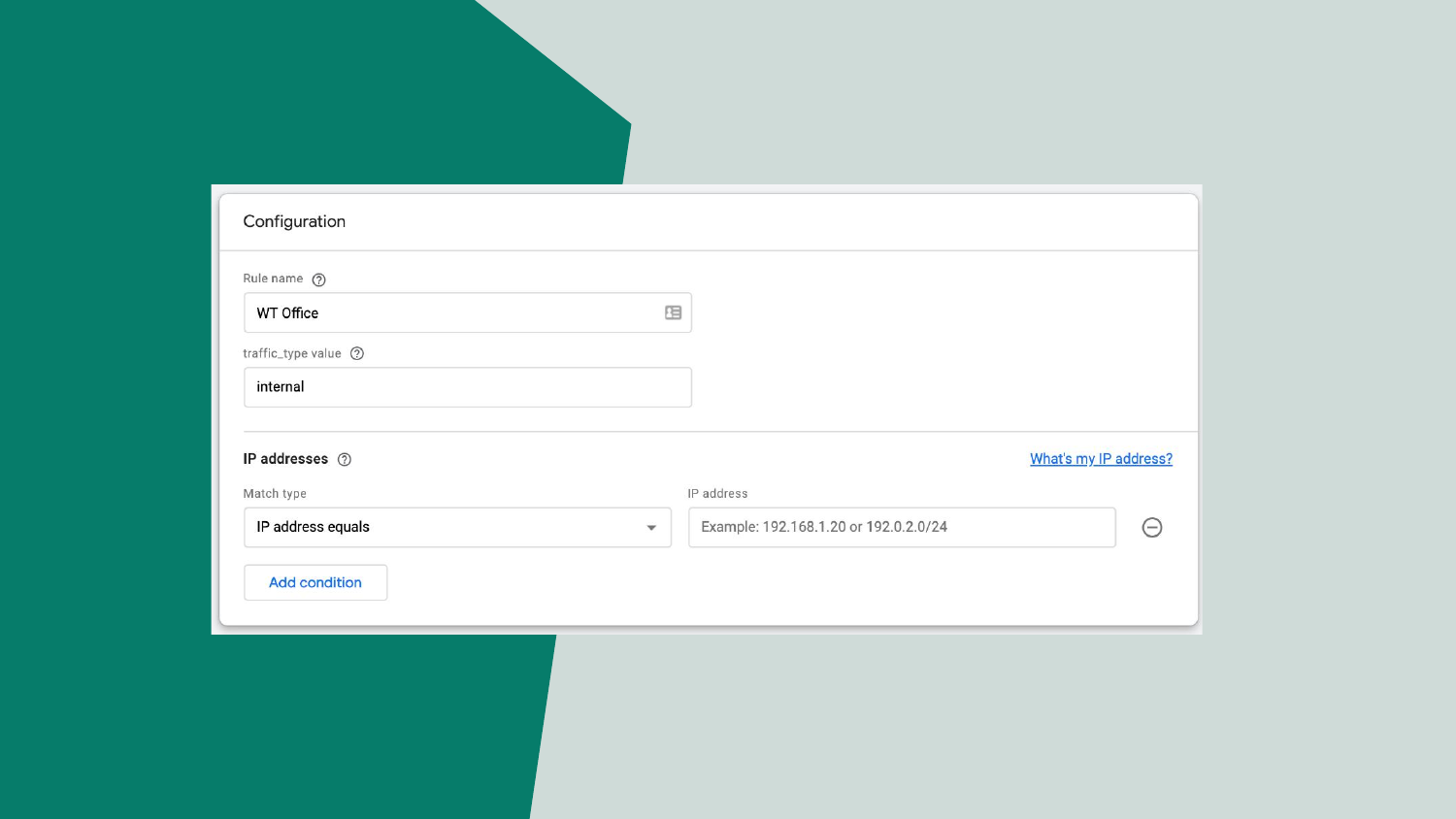Navigate to Data Settings > Data Filters and select the 'Internal Traffic ' filter that GA4 created.

|                | Property | <b>Create Property</b><br>NationalNotary.org GA4 (249636172)<br>$\mathbf{w}$ | Data filters<br>Filter event data in this property. Learn More |                         |           |                      |                      |
|----------------|----------|------------------------------------------------------------------------------|----------------------------------------------------------------|-------------------------|-----------|----------------------|----------------------|
| $\blacksquare$ | ⊻        | Setup Assistant                                                              |                                                                |                         |           |                      | <b>Create Filter</b> |
|                | T        | <b>Property Settings</b>                                                     | Name                                                           | Filter type             | Operation | <b>Current state</b> |                      |
|                |          | <b>Property User Management</b>                                              | <b>Internal Traffic</b>                                        | <b>Internal Traffic</b> | Exclude   | Testing              | $\geq$ :             |
|                |          | $\frac{24}{12}$ Data Streams                                                 |                                                                |                         |           |                      |                      |
|                | $\in$    | Data Settings                                                                |                                                                |                         |           |                      |                      |
|                |          | Data Collection                                                              |                                                                |                         |           |                      |                      |
|                |          | Data Retention                                                               |                                                                |                         |           |                      |                      |
|                |          | <b>Data Filters</b>                                                          |                                                                |                         |           |                      |                      |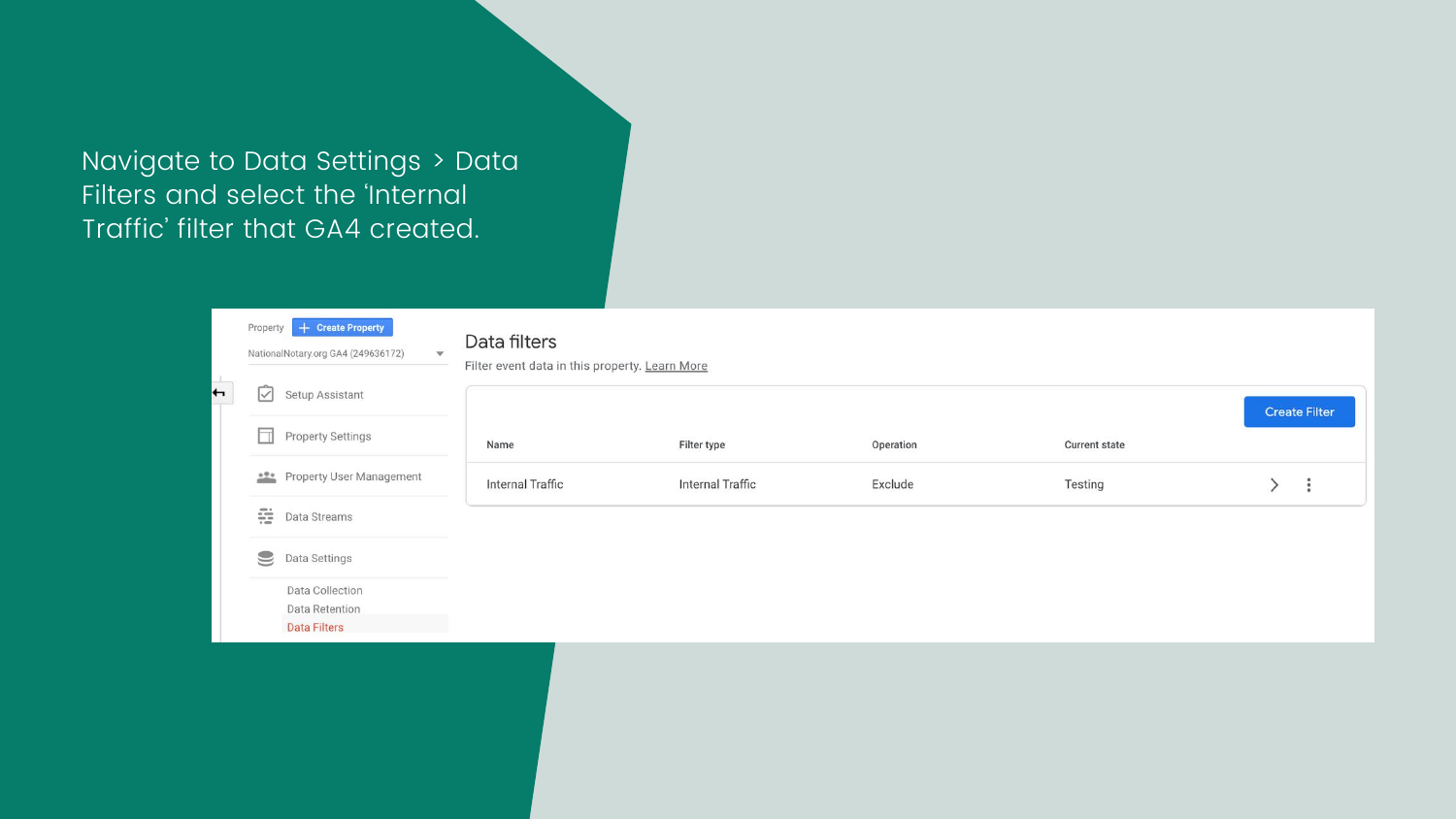- Testing: The filter doesn 't permanently change the data but can be identified with the dimension name test data filter.'
- Active: The filter permanently changes the data.
- Inactive: The filter is not considered for processing the data.

| Choose filter type               |                                                                                                                                                 |
|----------------------------------|-------------------------------------------------------------------------------------------------------------------------------------------------|
| <b>Internal Traffic</b>          | Filter event data that you have identified as internal traffic                                                                                  |
|                                  |                                                                                                                                                 |
| <b>Filter details</b>            |                                                                                                                                                 |
| Data Filter Name                 |                                                                                                                                                 |
| <b>Internal Traffic</b>          |                                                                                                                                                 |
|                                  |                                                                                                                                                 |
| Filter operation 2               |                                                                                                                                                 |
| Exclude                          |                                                                                                                                                 |
|                                  | Filter events with the following parameter value<br>How do I append this parameter to my events?<br>Parameter value                             |
| Parameter name<br>traffic_type   | internal                                                                                                                                        |
|                                  |                                                                                                                                                 |
| <b>Summary</b>                   | Exclude events where the value of parameter traffic_type exactly matches internal.                                                              |
|                                  |                                                                                                                                                 |
| <b>Filter state</b>              |                                                                                                                                                 |
| <b>Testing</b><br>$\circledcirc$ | This filter will be evaluated and matching data will be identified with the dimension "Test data filter name", which is available in reporting. |
| Active<br>O                      | This filter will be evaluated and applied to incoming data. Matching data will be excluded from processing.                                     |

The Filter details don 't require changes with a standard IP exclusion. However, we have 3 options in 'Filter state ' that are new with GA4: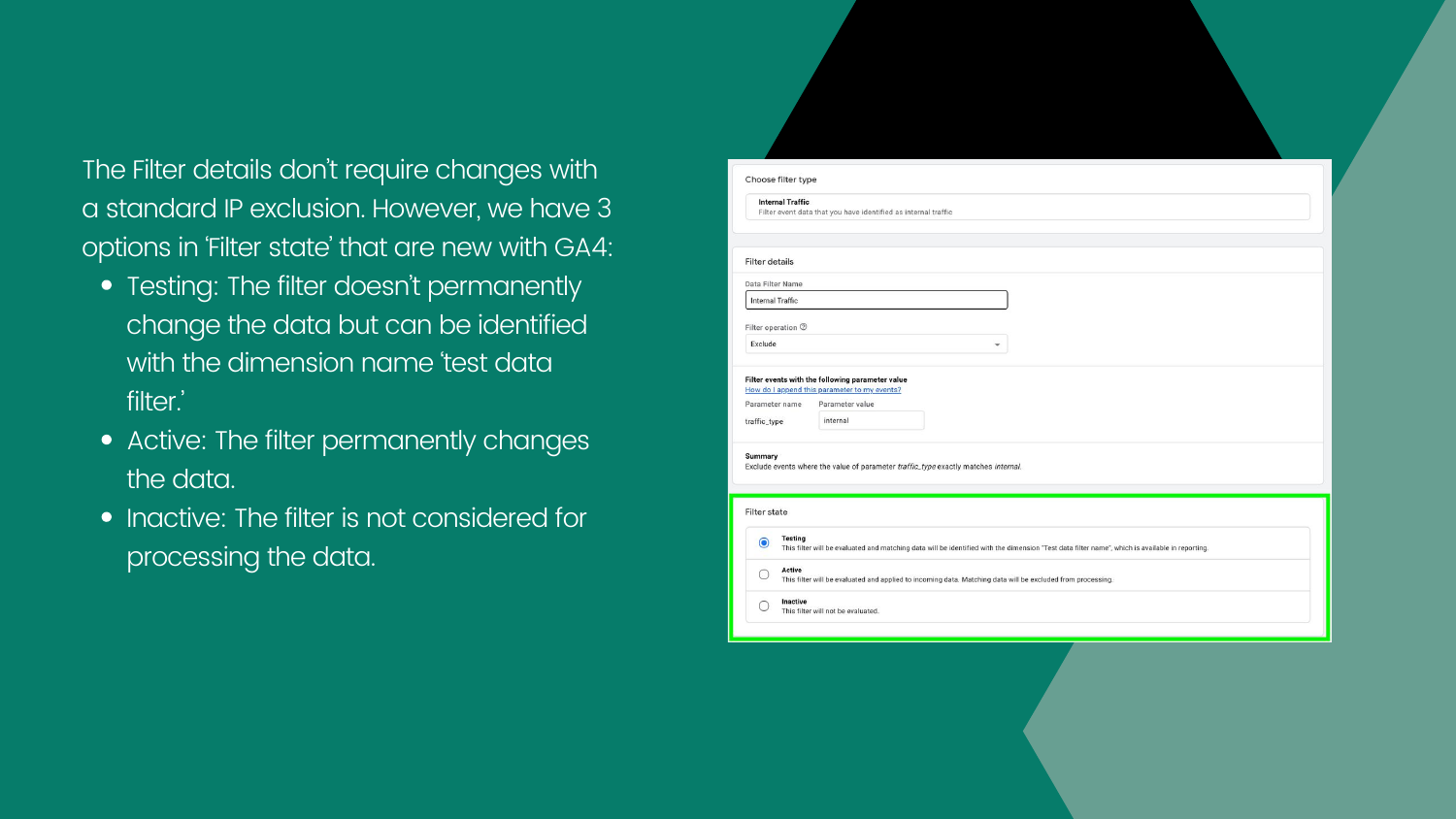| <b>Internal Traffic</b>     |                                                                                                                                                 |
|-----------------------------|-------------------------------------------------------------------------------------------------------------------------------------------------|
|                             | Filter event data that you have identified as internal traffic                                                                                  |
|                             |                                                                                                                                                 |
|                             |                                                                                                                                                 |
| <b>Filter details</b>       |                                                                                                                                                 |
| Data Filter Name            |                                                                                                                                                 |
| <b>Internal Traffic</b>     |                                                                                                                                                 |
| Filter operation $@$        |                                                                                                                                                 |
| Exclude                     | $\mathbf{v}$                                                                                                                                    |
|                             |                                                                                                                                                 |
|                             | Filter events with the following parameter value                                                                                                |
|                             | How do I append this parameter to my events?                                                                                                    |
| Parameter name              | Parameter value                                                                                                                                 |
| traffic_type                | internal                                                                                                                                        |
|                             |                                                                                                                                                 |
|                             |                                                                                                                                                 |
| <b>Summary</b>              |                                                                                                                                                 |
|                             | Exclude events where the value of parameter traffic_type exactly matches internal.                                                              |
|                             |                                                                                                                                                 |
| <b>Filter state</b>         |                                                                                                                                                 |
|                             |                                                                                                                                                 |
| <b>Testing</b><br>$\bullet$ | This filter will be evaluated and matching data will be identified with the dimension "Test data filter name", which is available in reporting. |
| Active                      |                                                                                                                                                 |
| O                           | This filter will be evaluated and applied to incoming data. Matching data will be excluded from processing.                                     |

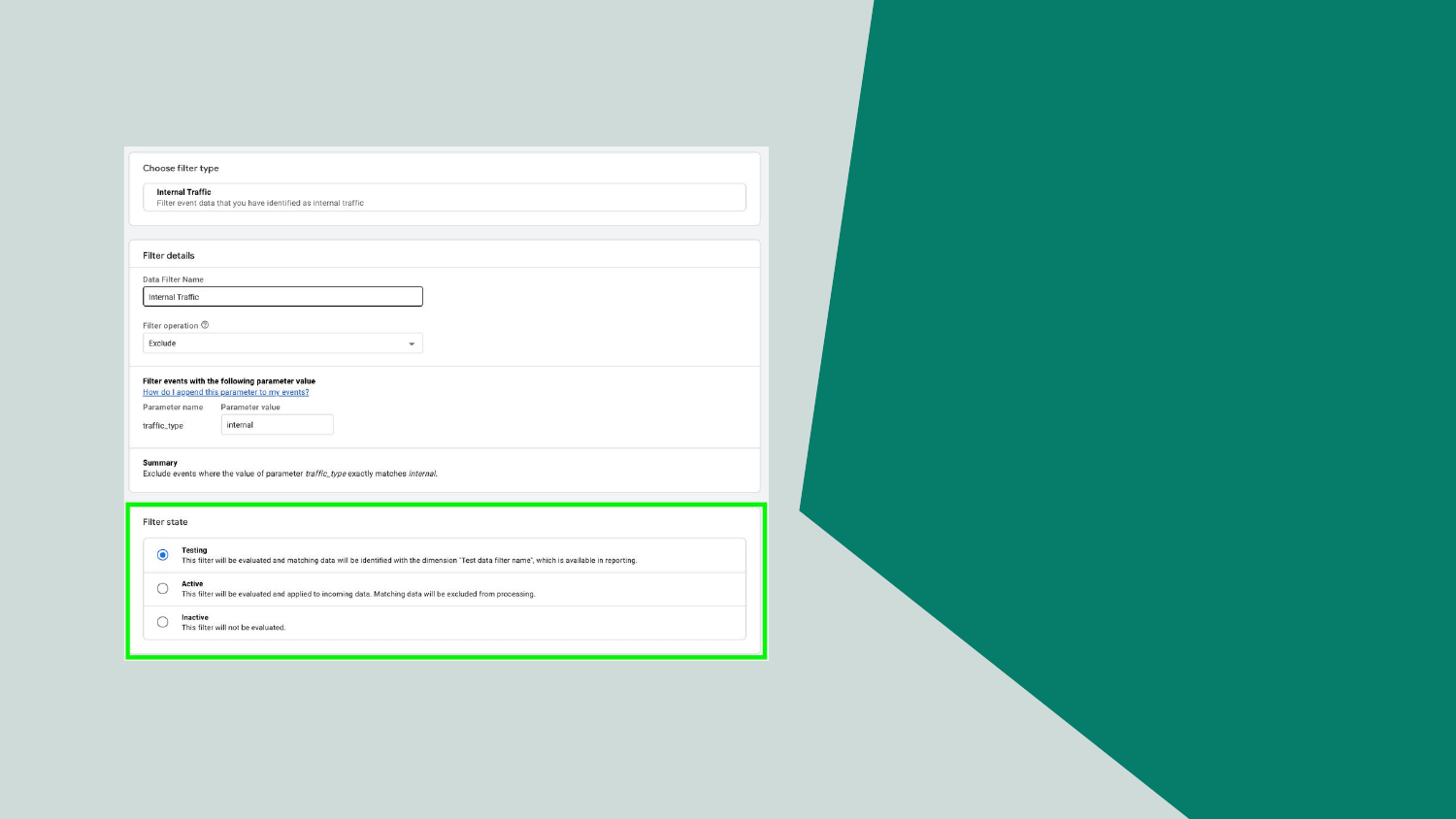Testing can be selected if you want GA4 to consider the data but not to permanently change it. When Testing is selected, the data from the filter can be viewed in reports by using the test data filter dimension. This can be temporary to test your filter before making it Active. If you are certain that the IP Filter should permanently be excluded from the data, select 'Active' as your Filter state. '

GA4 will look a little light at first, but there are many enhancements available that offer more robust reporting and analysis. The GA360 'Analysis Hub' enhancement is available for free within GA4. The 'Analysis Hub' report takes a deep dive into user behavior, funnels, and pathing. It will be important to remember that GA4 uses Event based modeling and User scoped dimensions.

With data collection enabled and house cleaning items complete, now you can start exploring GA4. The dashboard and reports are completely different than UA and it will take some time to get used to. Explore the different reports as this will become the new long term standard for Analytics.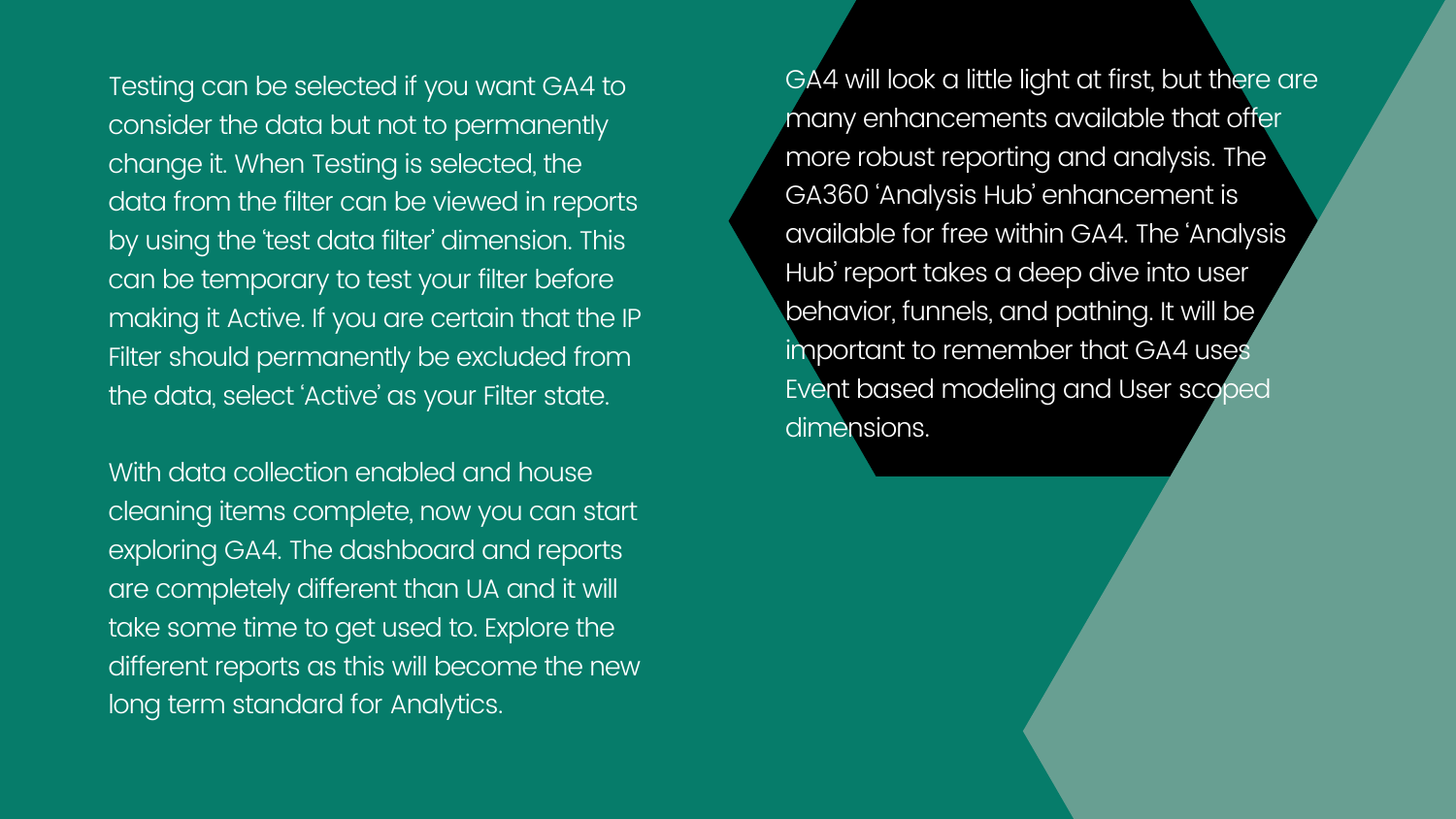# **Mimic the Landing Page Report from UA**

- Navigate to Life Cycle > Engagement > Pages 1. and screen
- 2.Select Page path and screen class '
- Expand the 'Event count' dropdown and select 3. ' session\_start'\*

\*Note – Sessions will differ when comparing GA4 to UA. Since GA4 processes data differently with Event based modeling, Sessions may appear lower when compared to UA.

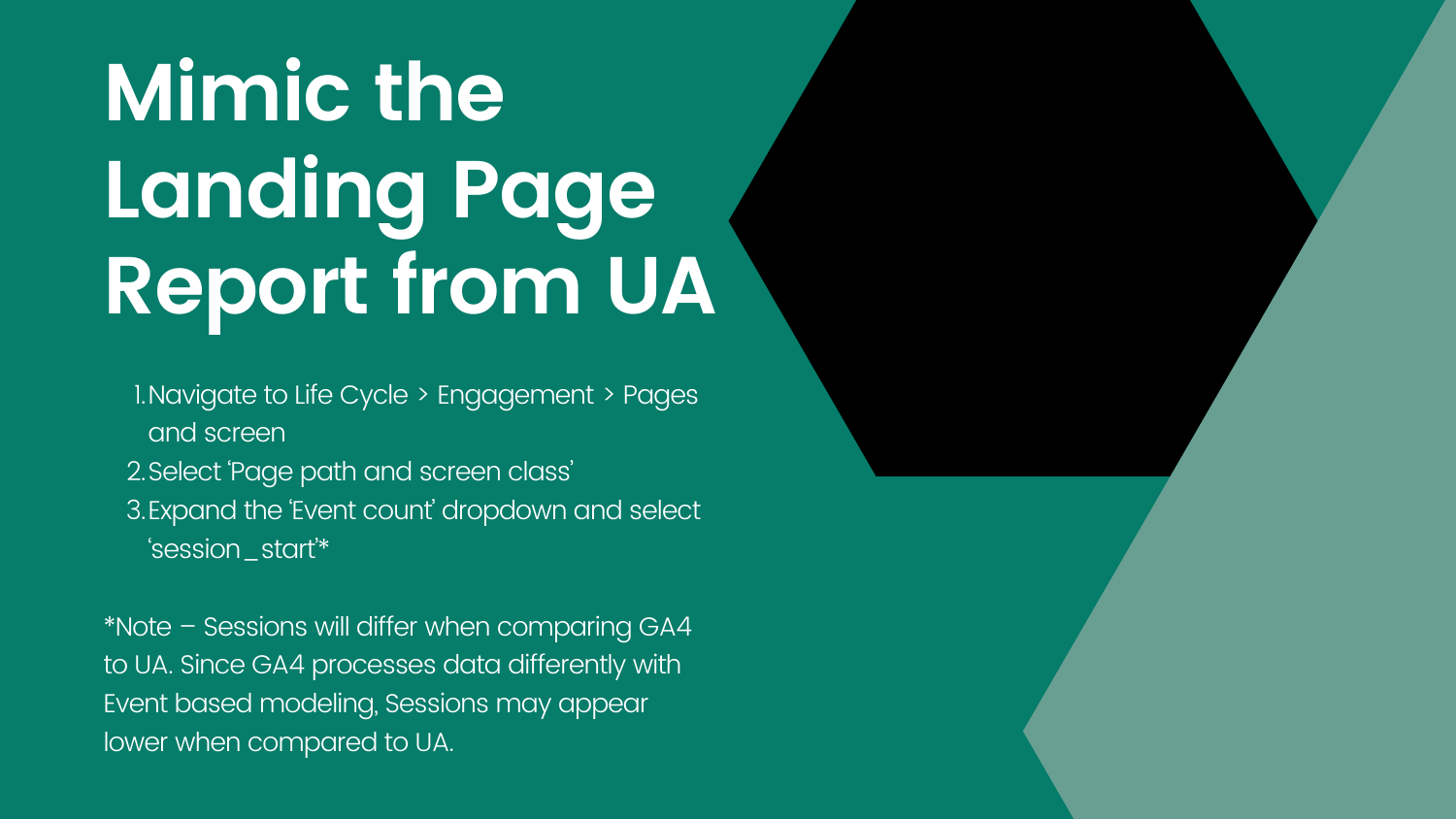

 $\overline{\ln}$ Last 28 days Oct 13 - Nov 9, 2020 \* Views and Users by Page path and screen class  $\bullet$ /blog/shopify-the-good-bad-and-ugly/  $\bullet$ 200 400 3 Rows per page:  $10 \rightarrow$ Go to:  $1$  $\langle$  1-10 of 66 Views per user Average Unique user scrolls Event count Con engagement time session\_s... \ All e 1.868 **Om 48s** 761 3,357 Avg 0% Avg 0% 100% of total 100% of total 1.521 0m 18s 115 395 1.097 1m 08s 21 166 1.185 0m 37s 17 163 15 1.333  $1m02s$ 124 1.103 0m 14s 13 112 1.636 0m 51s 9 93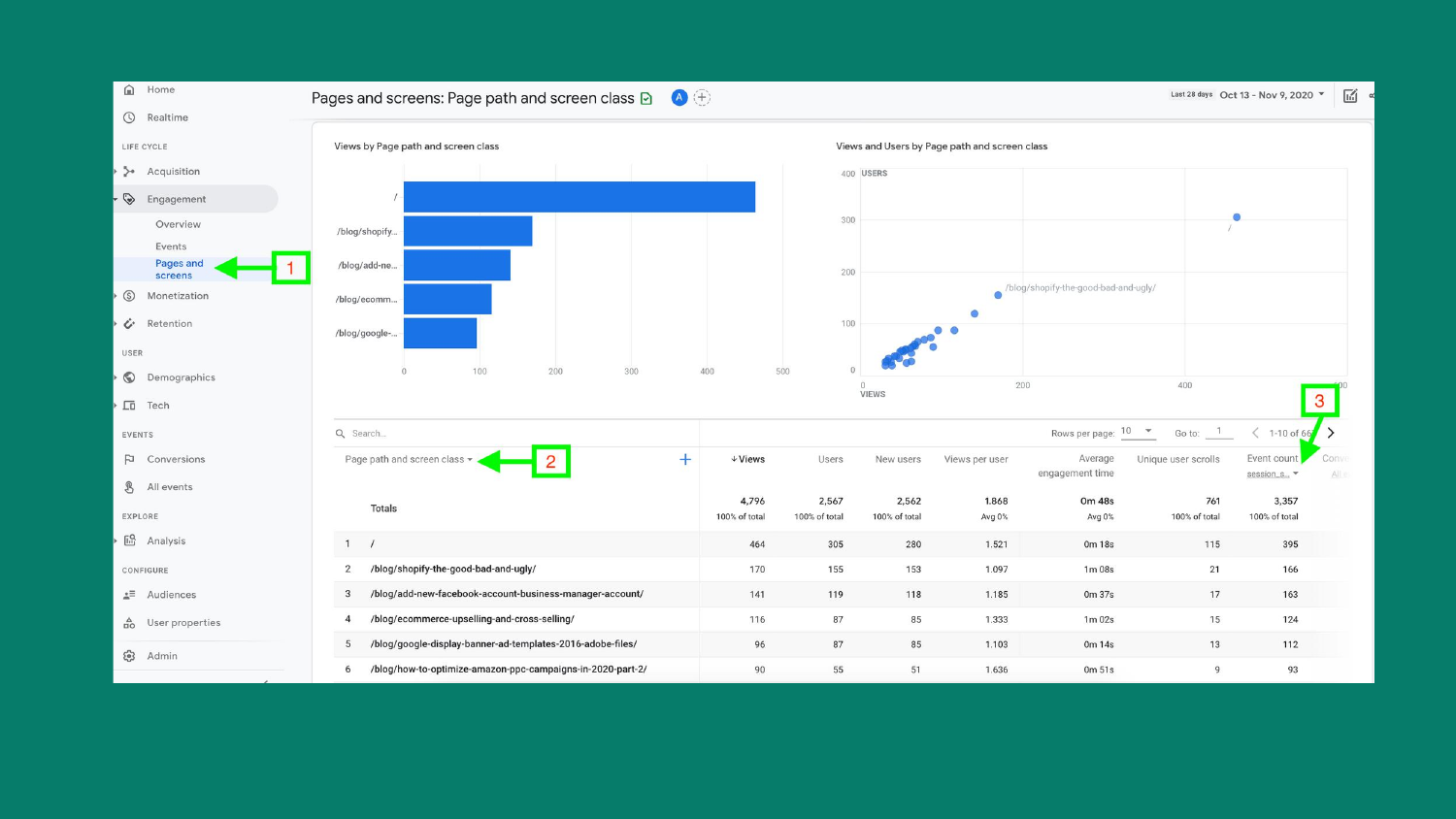**View Reports by Medium (Comparable to Segments and Acquisition Report)**

Click the 'All Users ' icon at the top of the 1. page to edit the Build comparison 2. Type 'User medium' into the Audience ' Name dimension field Select ' organic ' from the dimension 3. value dropdown and hit Apply

Other Mediums such as 'cpc' or 'social' can ' ' ' also be applied to reports. 'User source/medium, 'User source,' and 'User ' campaign are other available dimensions. ' Session dimensions are available in GA4 but are less important than UA. Start using User scoped dimensions as GA4 is more focused on user interactions than session based interactions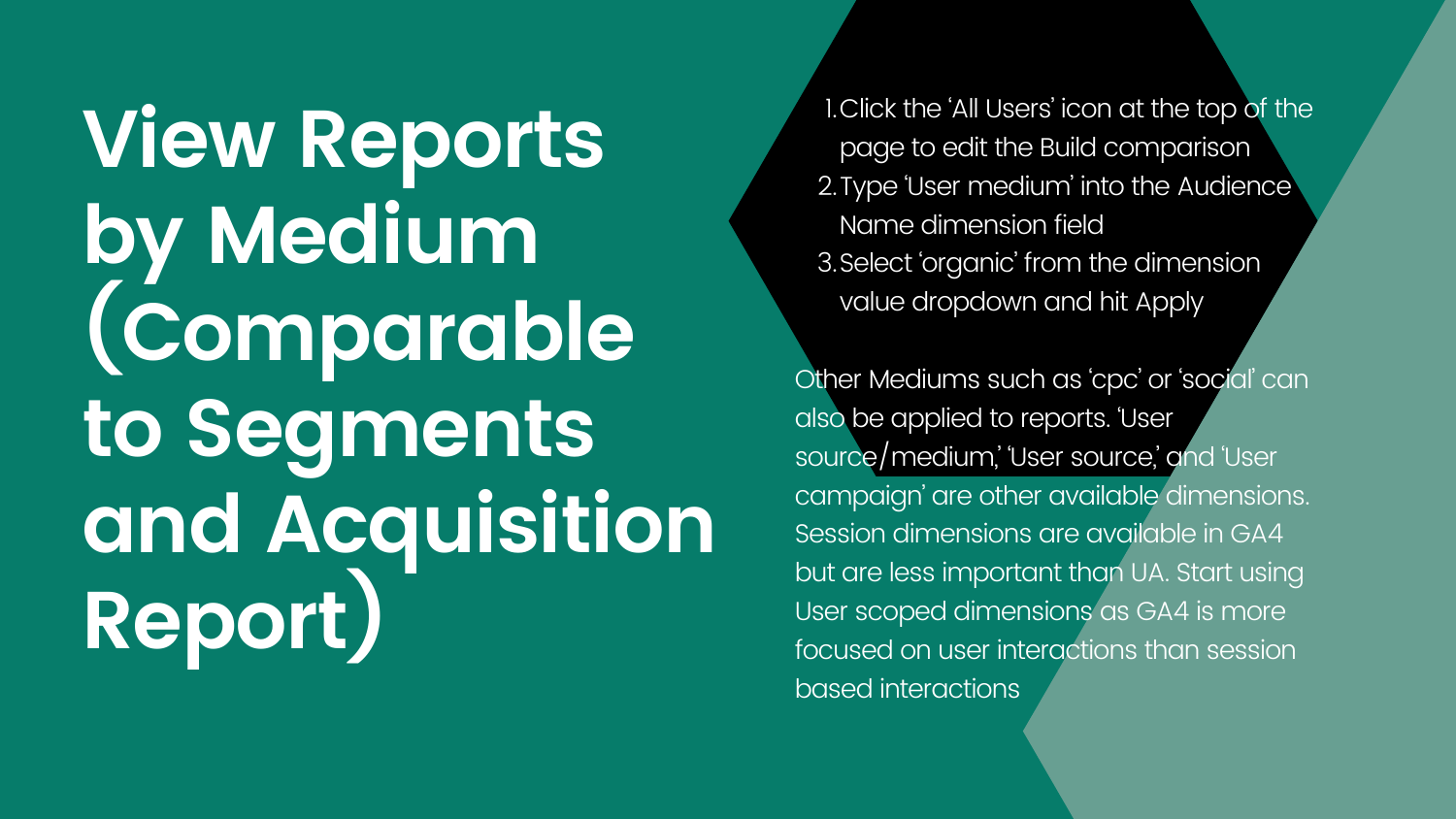